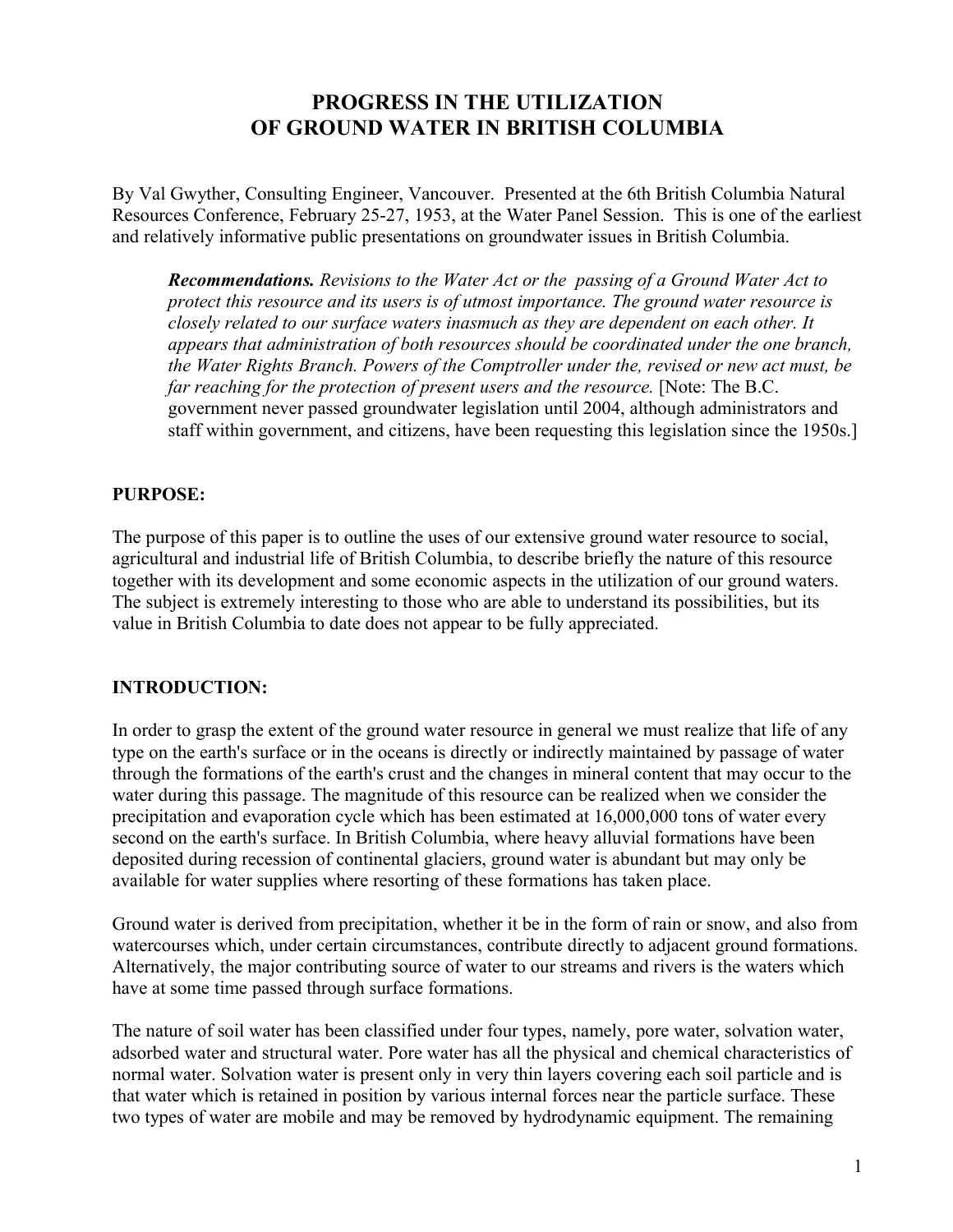types can be considered immovable by ordinary means and will not be mentioned further. Pore water is, of course, the greatest in quantity, is more readily available and, therefore, forms a large percentage of ground waters avail-able for water supplies.

As we know, rain or snow after falling on the earth's surface percolates either through void spaces in overburden formations or through fractures in surface rocks. In overburden formations where the water table is some distance below the surface we have two definite zones of ground water, namely, the saturated zone and the zone of aeration. In the saturated zone all interstices are completely occupied with water. The zone of aeration can be divided into three belts, namely, the belt of soil moisture, the intermediate belt and the capillary fringe. The belt of soil moisture is the layer of soil or subsoil from which water is discharged to the atmosphere by evaporation from the soil and transpiration of plants. When water passes by percolation below this belt of soil moisture it is beyond recall of the roots of plants except in vapour form and proceeds towards the zone of saturation through the intermediate zone.

If we follow water downward into the intermediate belt and capillary fringe we find large quantities of water, but this water is essentially dead storage except in the capillary fringe where flow is appreciable. The top of the saturated zone is not clearly discernible in soils unless some pondage, such as a well or other open water, is available to ascertain this level. Water in the capillary, fringe is not available to ground water supplies in homogeneous formations due to capillary forces being of equal strength throughout. Reduction of particle size in the capillary fringe will subtract from the saturated zone, and alternatively, larger particle size will contribute to this zone.

### **GROUND WATER MOVEMENT AND STORAGE:**

The passage of ground water and its velocity through any formation is dependent on a number of factors, mainly porosity, permeability of the overlying formations and the degree of fracturing and solubility in rock formations. The temperature of the water and, therefore, its viscosity, is also an important factor.

The availability of water in fractured rock can only be, ascertained by drilling and testing, although some indication of possibilities may be estimated from installations in similar formations. Diversions of water from rock formations are available in British Columbia but are usually of small capacities, while in overburden large developments are practical. It is in this overburden or alluvial material that our major resource of ground water, in quantity, exists.

The porosity of any formation is usually considered as the total percentage of voids in the formation or its ability to hold water, and permeability is the ability of the formation to transmit water and is the governing factor in yield. Alluvial deposits are relatively impervious in their natural state but by resorting in glacial outwash which occurs where comparatively high water velocities exist or have existed, their permeability is increased. Permeability may vary in vertical, oblique and horizontal planes and is usually higher in those planes corresponding to the laying down of the formations or their resorting.

Aquifers, the name applied to ground water reservoirs which are available for use, vary in size with the deposit, its overall porosity and permeability, percolation from precipitation and infiltration. Their specific yield or perennial capacity for diversion, without depletion, is extremely important in ground water control of an area. Their capacities can be increased by induced infiltration from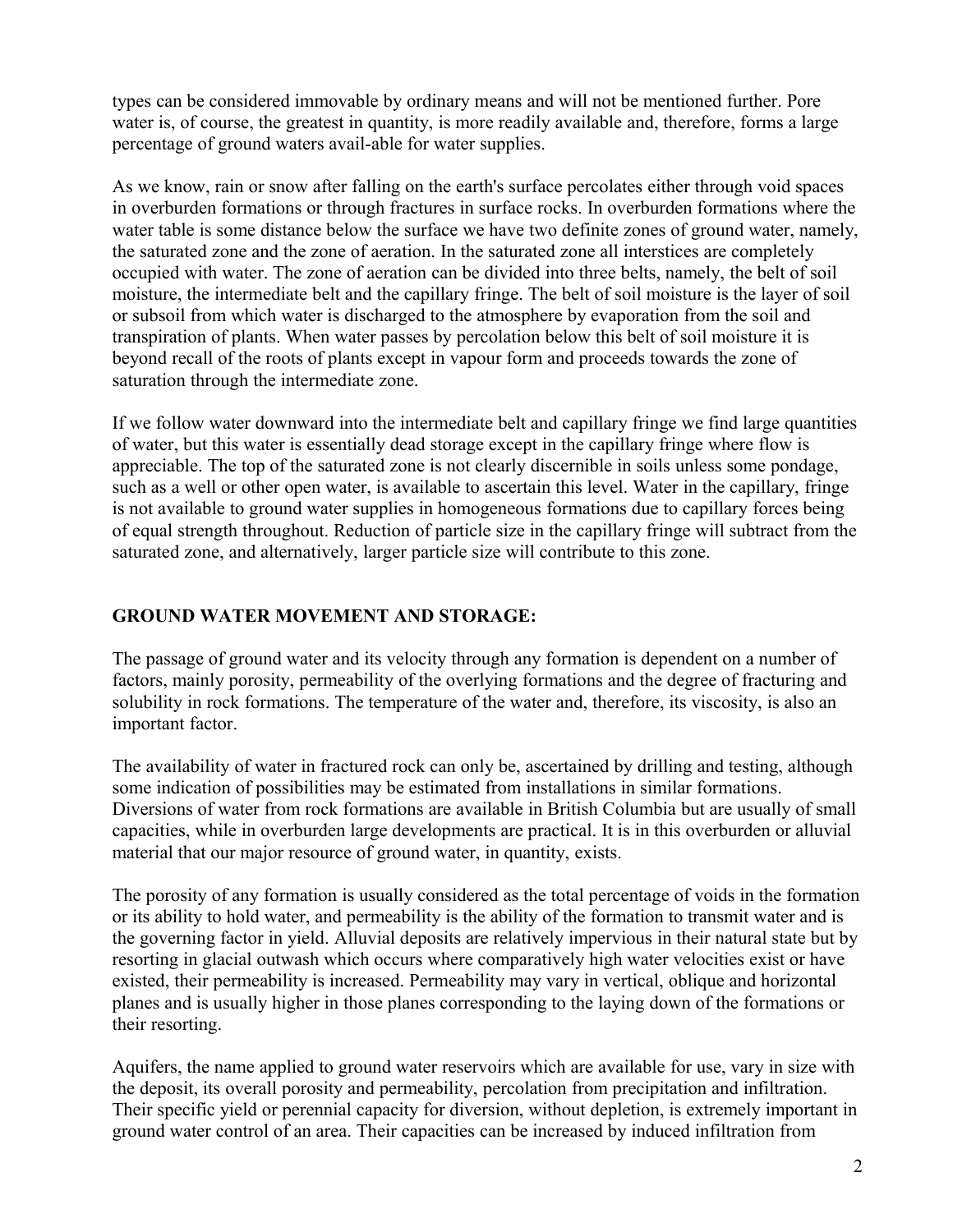natural water courses, by installation of surface water recharge basins or by well development to pass waters from surface supplies or upper permeable zones to the aquifer to be diverted.

Water table elevations in aquifers remote from contributing water courses do not necessarily immediately follow our seasons of intensive precipitation but may lag this cycle. Conditions in one aquifer recently investigated, indicated that high water table and, therefore, maximum storage existed in summer months and the low water table in the rainy season. This is, of course, due to the comparative slow movement of ground water in natural conditions.

It is not sufficient, to assume that our ground water resource is only that water which is yearly in existence in the surface formations through natural phenomena. The specific yield of any aquifer can be increased by induced infiltration from adjacent surface water courses or diversion from these water courses to the aquifer. In fact most large developments are predicated on this induced infiltration or recharge.

## **GROUND WATER QUALITY:**

In order to appreciate the quality of ground water generally it may be advisable to show a comparison with surface waters which vary greatly with river stage in British Columbia. While accurate records are not available in our province, a group of ninety-eight surface supplies sampled at various places throughout the United States and at various periods of the year indicated that the turbidity varied from less than 1 p.p.m. to 27,500 p.p.m. and only one source showed a maxima of less than 10 p.p.m. and five sources less than 20 p.p.m. A similar condition exists in the impurities, colour and hardness.

During low velocities a large number of our stream waters are satisfactory for average quality water supplies, unless, of course, artificially contaminated. These waters require no treatment except for industry that may require high quality water. However, during average or flood periods the waters of practically all our streams are contaminated even with pondage prior to diversion. While undesirable in taste but otherwise satisfactory for human consumption, a large number of our municipalities divert and use this raw water at all river stages, but industry, particularly the pulp and paper industry, with high quality product is obliged to reduce the water impurities, particularly turbidity, colour and some injurious chemicals. It is problematic if at least part of this correction would not be advisable in some municipal supplies.

In ground water supplies a more satisfactory condition exists. Analysis of several test wells shows that all impurities, with the probable exception of hardness, are reduced to such an extent that the water is satisfactory for high grade pulp production without treatment. Hardness due to dissolved chemicals is usually higher than in adjacent watercourses. Let me illustrate by reference to a test made near Nanaimo in 1951. In this Cassidy development, test well water analysis showed that the maxima impurities for those sites selected for well development was turbidity 2 p.p.m., colour 3 p.p.m. and total hardness 60 p.p.m., but most of the tests were well below these figures. Hardness showed an increase of about 30 p.p.m. from adjacent stream analysis.

For human consumption high quality waters are not necessary. Colour, in quantities that usually exist in surface waters, is not detrimental and is usually not considered in waters of this province. All waters with less than about 100 p.p.m. are considered soft waters but supplies up to 500 p.p.m. are satisfactory and waters higher in hardness are in use.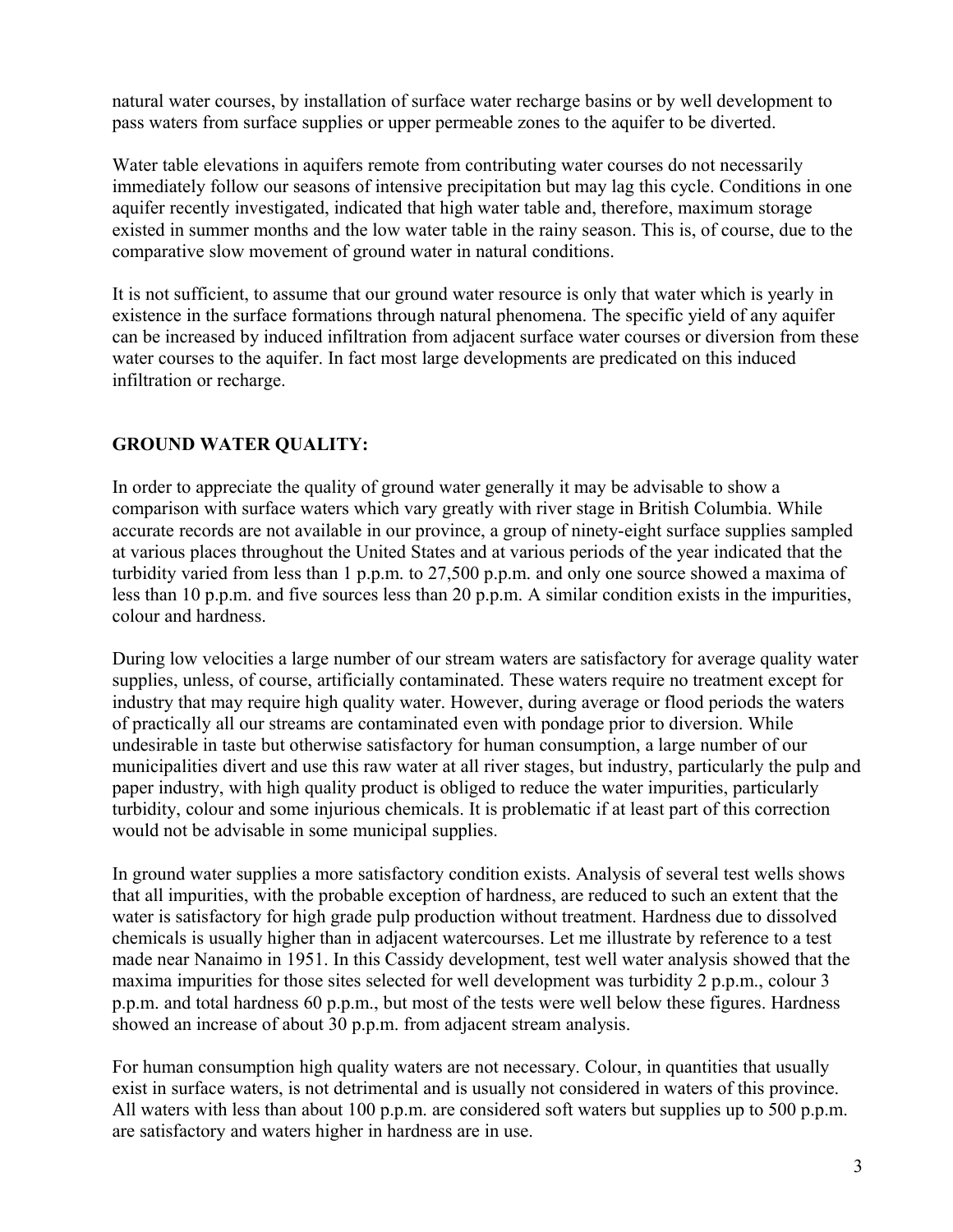It has been found that impurities usually decrease in quantity with continual pumping of any well, although this may not be the case in all developments. From analysis over a period of time it appears that a constant quality of water is available even with the seasonal surges of surface watercourses immediately overhead.

The temperature of ground water at depth usually approximates the average annual temperature of the atmosphere in the location considered and has been found to vary only slightly over the yearly period. This temperature condition of ground water, varying as it does between 40° and 45° F. for Pacific Coast developments, is of great benefit to some industries in the temperature condition alone and has further advantages over surface water supplies whose summer temperature may be 70° F., in reduction of algae and, therefore, turbidity.

### **DEVELOPMENT:**

Ground water has been a. source of water supply for many centuries but in recent years its exploitation has been facilitated with fabrication of deep well turbine pumps, revised ideas of well screen uses and their manufacture, and special adaptation of wells to induced large diversions from aquifers, particularly those adjacent to natural water courses.

In general, types of development can be classified under three headings, namely, infiltration galleries, deep vertical wells, and horizontal collectors. Installations of all these types are in use at the present time in British Columbia and have their apparent advantages.

The ordinary back yard or fanner's open well can be classified as an infiltration gallery, and enlargement of this principle has been used to advantage in some small municipal water supplies in Eastern Canada, Great Britain and probably throughout the world. They depend on natural filtration and can only use those ground waters adjacent to the water table.

Vertical wells have been the subject of intensive study since the turn of the century. With satisfactory knowledge of the aquifer and proper installation they will develop an economic and secure water supply, usually of high quality. They are our only method of securing ground water from rock and deep permeable formations and are extensively used in shallow, confined and unconfined aquifers for smaller water supplies. Numerous installations for domestic use are drilled yearly in British Columbia and are economic in outlying districts. Satisfactory supplies have been made available for municipalities and industry. In larger supplies multiple well installations are usually necessary to obtain sufficient yield.

The horizontal collector is an efficient collection gallery that can be developed economically to depths of about 220 feet and in which the number, length and elevation of the intercepting galleries can be controlled at will. It consists of a concrete shaft sunk to desired elevation in an aquifer and sealed .at the bottom with a concrete plug. Horizontal screen pipes are projected like spokes in a wheel in any desired direction and in lengths up to and in excess of 300 feet. They are constructed under patent rights by Ranney Method Water Supplies.

These Ranney Collectors are being used in normal ground water aquifers remote from surface water, as infiltration units adjacent to water courses and as recharge units intercepting additional aquifers or surface waters and passing these waters to the pumping strata. In all, about 100 units have been installed in the United States and three in Canada. Total development yields to date,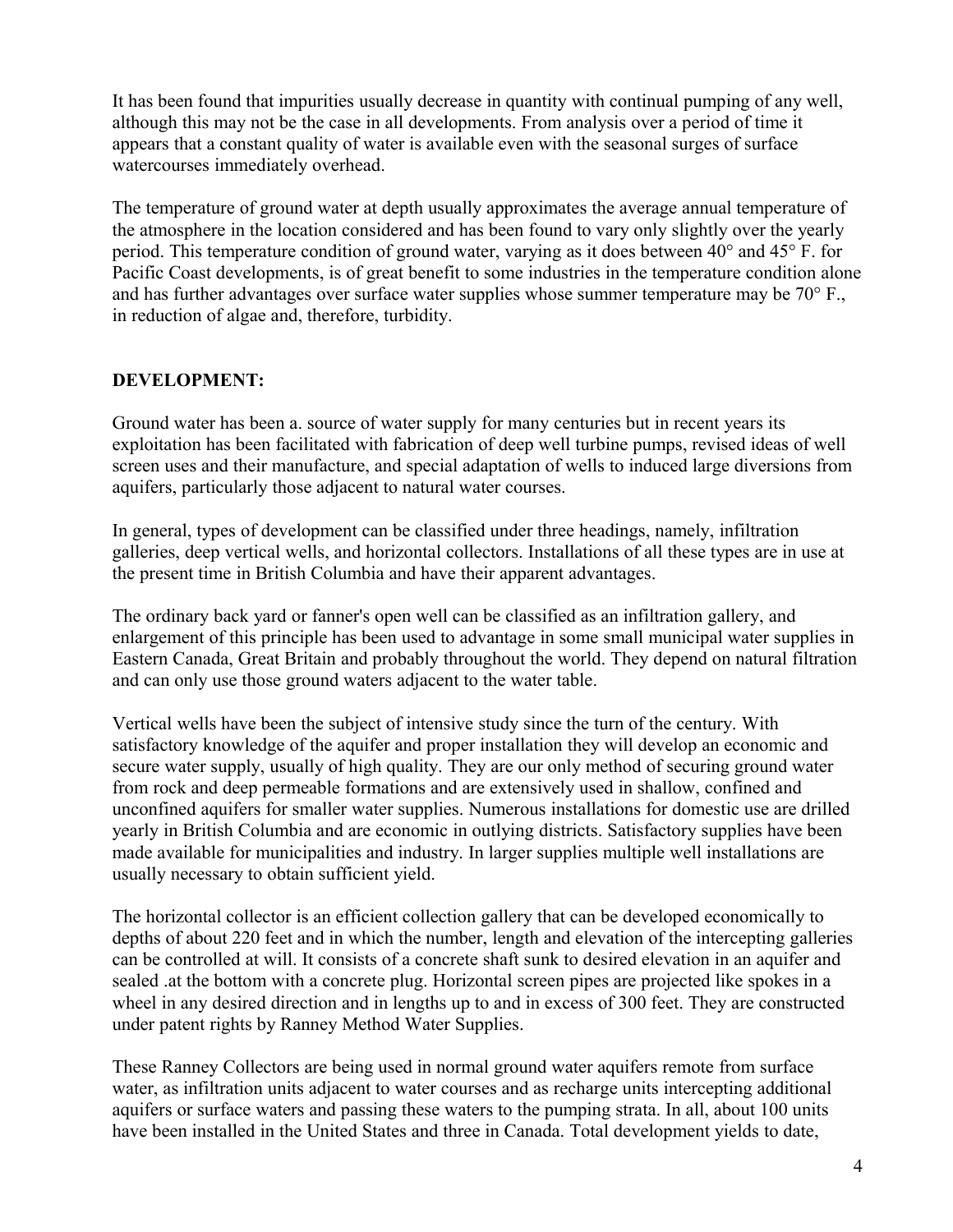range from 1,500,000 to 123,000,000 gallons daily and vary in the development from one to seven collectors. The largest diversion was made available by six units which are installed on the bank of the Ohio River, a highly polluted water course. Horizontal collectors are suited to very shallow aquifers and also aquifers in close proximity to sea water due to their comparatively small drawdowns of the water table. Regulation of water temperature is possible by control of the various screen pipes at will.

The most important recent ground water development will serve to illustrate the importance of this resource to B.C. and indicate the possibilities. In the Cassidy ground water development which supplies the total process aud service water for the McMillan-Bloedel high grade bleached sulphate pulp mill at Nanaimo, B.C., the estimated requirements of high quality water were approximately 23 million gallons daily. A number of surface water possibilities were available and surveys were made of these sources of supply. In 1909 and 1910 maps were compiled by the Geological Survey, Department of Mines, Canada, showing topography, bedrock and surface geology of that part, of the east coast of Vancouver Island between Ladysmith and Nanaimo. This geological information indicated the possibilities of ground water at Cassidy in an extensive, aquifer of possibly ten square miles. A further report by a consulting geologist, confirmed these possibilities and a ground water engineer was retained to advise a test drilling program in the three most probable areas.

This test drilling indicated that ground water was available in sufficient, quantities in more than one section of the area investigated and, it further showed that the quality of this water was satisfactory for the high quality product which the manufacturers intended to produce. Economic studies of surface supplies and underground water supplies clearly indicated a considerable saving in both capital and yearly operational costs by developing the ground water resource.

The economic approach to the supply indicated that horizontal collectors based on the induced infiltration principle were most advantageous with possibly some augmentation from storage aquifers during low stages of the Nanaimo River and Haslem Creek. Three horizontal collectors were installed varying in capacity from about 15 to 7 million gallons daily. The Department of Fisheries, Canada, required at least, the minimum flow of the Nanaimo River be passed during the various runs of the salmon species. Three vertical wells were installed in what may be regarded as storage aquifers to comply with this requirement. These wells, installed as they were in aquifers of high permeability, will each discharge about four million gallons daily for short, periods but this quantity is probably considerably above the perennial yield of the aquifers. The continuous yield of the 3 horizontal collectors is probably in excess of 29 million gallons daily and the total development, possibly without sufficient security, is about 42 million gallons daily. It is a. pleasure; to know, that possibly no higher grade of product can be manufactured anywhere on this continent and possibly in the world than that produced with this raw material, the ground water supplies from the Cassidy area.

Ground water is going to be important in many areas in B.C. For instance investigations in British Columbia for ground water supplies are being made by geologists of the provincial government and the Department of Mines, Canada. In the Prince George area there appears to be 200,000 acres of land that could be adapted to agriculture if sufficient, water was available. The future development of this area will probably be dependent on securing satisfactory ground water sources. Provincial government geologists have been in the field for the past two seasons investigating this supply. A similar condition exists in the Fort St. John area where large acreage is available but surface supplies are either inadequate or not economic. Investigations by the provincial government for ground water are being undertaken in this locality.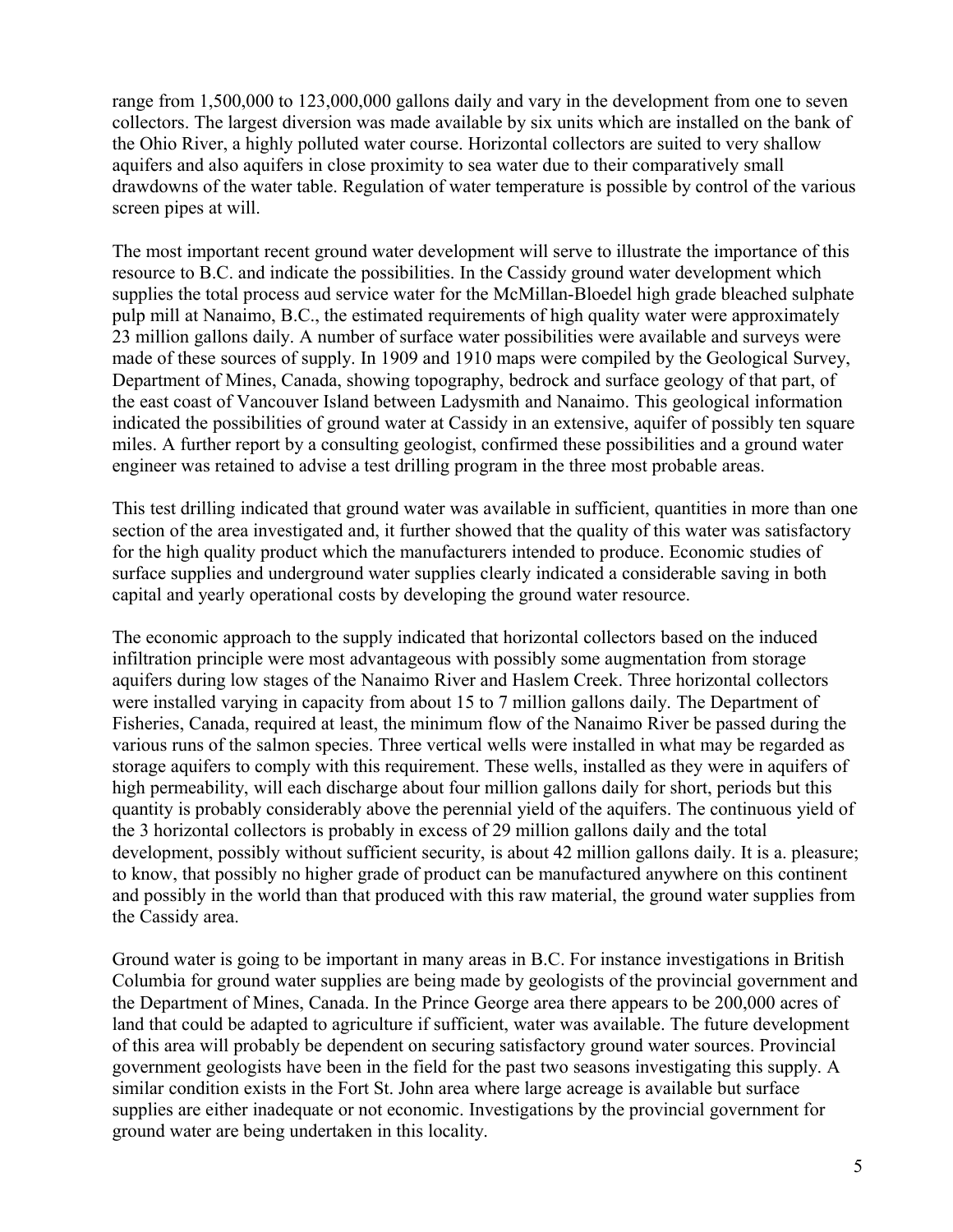Numerous small municipalities have secured domestic water from wells and this trend must necessarily increase. Vanderhoof has recently installed a well, 600 feet deep and now has a secure water supply from artesian aquifers. Hope has recently secured ground water for its municipal requirements from the extensive, aquifer on which the city is built. This aquifer would probably yield large quantities of high quality ground water if and when required in this area. Satisfactory supplies for Nanaimo, Ladysmith, Duncan and numerous other municipalities are possible and may be more economic than surface supplies.

In the southern interior of the province irrigation is necessary for successful agriculture and even in other areas with comparatively high precipitation, such as the lower Eraser Valley, irrigation is probably economic. Surface waters in some of these areas may be fully licensed and ground water sources will probably be more economical than building storage dams to obtain a higher controlled flow of the surface water supply.

In the lower Eraser Valley the Department of Mines, Canada, is investigating the possibilities of ground water as well as other natural resources. The District of Surrey appears to be underlain, by an extensive confined aquifer which seems to be interconnected and connected with surface watercourses. Possibly as many as 2,000 wells of varying sizes, depths and types of construction have been installed in this district alone with no comprehensive pattern to allow for future development of the total aquifer. This condition probably exists in other districts throughout the province.

No well developments to date in the province, with the possible exception of some small irrigation wells, have caused concern in intrusion of salt water to our ground water aquifers but this is probably due to avoidance of this possibility in our supplies. This difficulty can be expected with heavy pumping of any aquifers adjacent to tidal water if well drawdowns are sufficient, to induce infiltration of these saline waters and if the aquifer is connected to the ocean. In the Cassidy development, the aquifer was of sufficient extent to eliminate this difficulty. Near Seattle one well was drilled immediately above tidal high water in a confined aquifer and has been operating for some time with no noticeable saline content. In the Los Angeles area, where over seventy percent of water used is obtained from ground water over an extensive inland area, and where drawdown water table is increasing every year, a major problem of replenishment is anticipated due to intrusion of saline waters. The same condition exists in the Long Island area of New York where considerable over pumping is being done and where no surface waters for recharge are available, without, importation.

The pumpage of any well in any formation will lower the water table within the circle of influence of the well. The capacity of any well within the influence of the pumped well will be reduced unless sufficient natural or artificial recharge is being supplied to the aquifer to counteract this influence. Observations of all wells in the area during pumping and a knowledge of water table gradients is the approach to this problem of well interference.

### **ECONOMIC ASPECTS:**

I have previously stated that the ground whaler development at Cassidy was more economic than surface water supplies and these were available in the area. Other preliminary investigations in the pulp and paper industry indicate that this condition exists in other parts of the province. In the chemical industry generally where quantity and quality water or its temperature are of importance,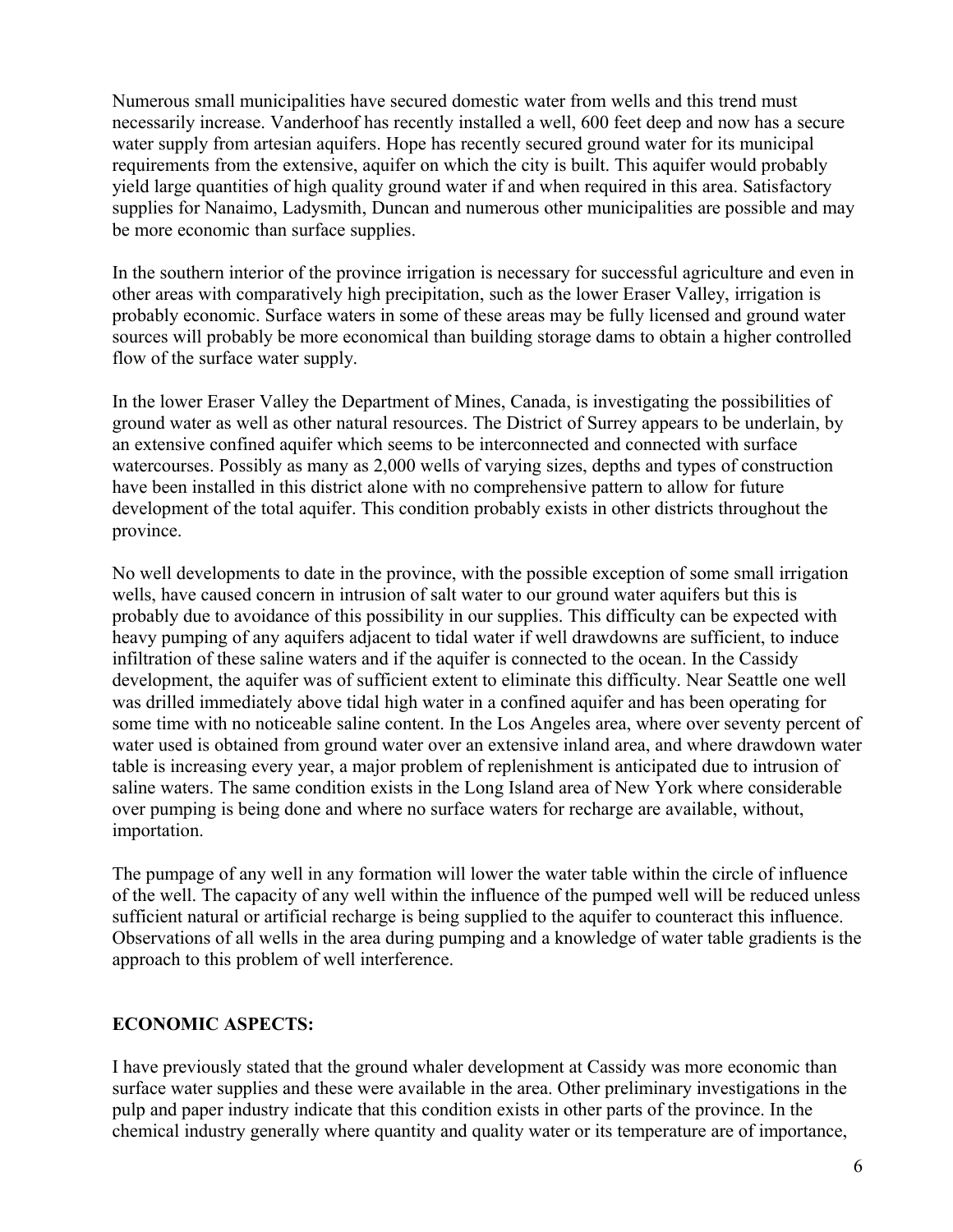the selected location of these industries may be dictated on ground water possibilities, other facilities being equal.

Large areas of agricultural lands in the province are, at present, arid due to an apparent insufficiency of water but this supply may be well within the economic reach of these lands by ground whaler diversions. Even in the lower Eraser valley, which cannot, supply sufficient farm products for the population of the lower mainland, a considerable increase in practically all products would be available if irrigation were supplied, and this water appears available in ground water, at least in some districts. I have been advised that in unirrigated pasture lands in this area two acres are required to support one cow, but in irrigated lands one acre will support two cows, an increase of 300 percent. In other products a similar condition exists where the yield of potatoes increases about 200 percent, strawberries 200 to 300 percent, clover seed 100 percent and peas fifty percent. With this increase in yield it may be that the low Eraser valley could support, the population of the lower mainland.

In recent months the siting of two of our proposed provincial institutions has been predicated on a satisfactory supply of ground water. Smaller industries throughout the lower mainland have installed wells to either reduce or eliminate their annual water purchases. Some other industries have investigated this possibility.

The approach to any ground water development is probably more expensive than a surface investigation due to lack of visibility under the ground surface and, therefore, the necessity of test drilling. A prior knowledge of the geological history and possible sorting of the formation is helpful, together with topography of the area. However, the economic analysis of any water supply must consider both surface and ground water possibilities or a combination of both, bearing in mind the advantages of each in total water usage.

Surface water supplies in raw water form are usually lower in initial cost than ground water supplies if equidistant to point of usage. However, freezing conditions and difficult diversion works or storage requirements ma\ prove disadvantageous to the surface supplies. While there is an abundance of surface, water in British Columbia, economic diversions without prior pollution are, few in regions of intensive population and industry and these supplies will continue to lessen in number, quantity and quality in the future. Municipal supplies from surface water require large uninhabited reserves of drainage areas which may otherwise be productive in agriculture or industry. Diversions of these waters in flood stage, carrying sediment as it does, is hardly palatable and may be injurious to water works installations in general.

Quality demand of water varies with the different industry and with equipment within the industry. Where the yearly quality cycle of surface water is not acceptable and treatment is required, ground water, if available, is probably more economic. Lower and constant temperature water is an added incentive in some industries and is particularly adaptable to cooling installations.

#### **RECOMMENDATIONS:**

Users of surface water supplies, for any use or any quantity, are obliged to pay a nominal annual rental for this water and are thereby protected by our Water Act and its administration under the Minister of Lands and Forests and his Water Rights Branch. Users of ground water, in some diversions only, also pay these rentals, with possibly some hope that our Comptroller of Water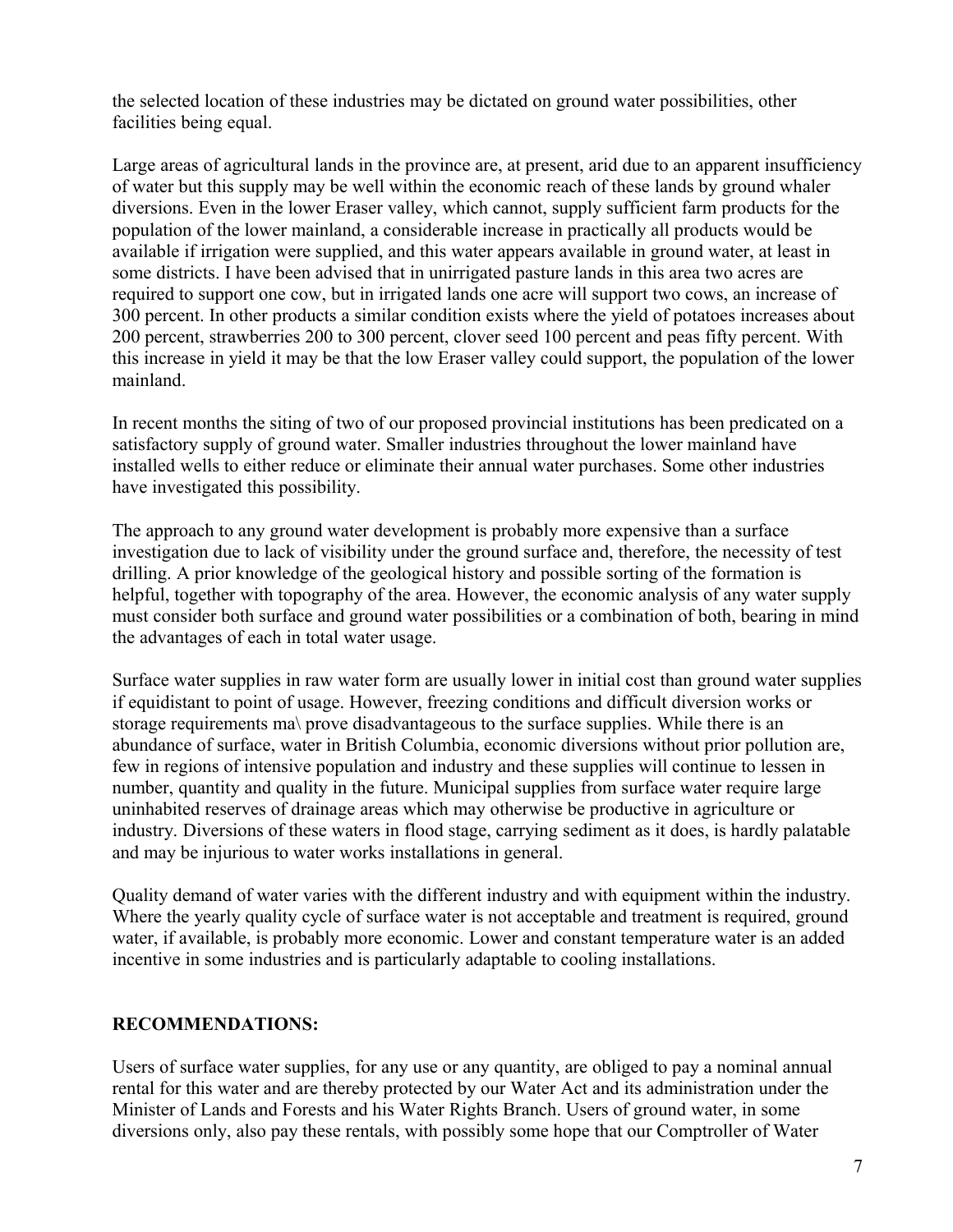Rights is able to protect their investment. Alternatively, they may be obliged to purchase extensive areas of land and secure water licences on adjacent streams that, may be contributory to their producing aquifer or aquifers.

Revisions to the Water Act or the, passing of a Ground Water Act to protect this resource and its users is of utmost importance. The ground water resource is closely related to our surface waters inasmuch as they are dependent on each other. It appears that administration of both resources should be coordinated under the one branch, the Water Rights Branch. Powers of the Comptroller under the, revised or new act must, be far reaching for the protection of present users and the resource. These powers should include besides others:

1. The accumulation of hydrogeological information on all well installations throughout the 'province, as this information is necessary to estimate the extent, of the, resource and, therefore, the probable interference and embarrassment, of later installations to the original licence.

2. A restriction on pumping of the resource in any installation to the licencee's requirements and probably control of well depth to safe-guard the potential resource and users. This may not be possible in original licences in any aquifer but is of utmost importance with numerous wells in the same area.

3. Inspection by government personnel to records, in any matters pertaining to the resource, its perennial yield and other matters necessary for administration.

4. Expropriation of lands by licencees, as in the Water Act and clarification of surface rights and underground water.

5. The issue of licences for well installation of any type and rentals with priorities in the various uses. These licences and rentals should be a nominal charge as in the Water Act.

It may be that there is not sufficient clarity in the responsibilities of the Provincial and Dominion Governments in the matter of preliminary surveys in ground water areas. If this is so, no time should be lost in finalizing this responsibility or taking the necessary steps to accumulate, all information under one branch.

To date ground water is a neglected natural resource in British Columbia. We have little knowledge of its extent other than appreciating that it is of great value to the province. Our government collects practically no revenue from the resource which can, in time, be self-supporting. It is sincerely hoped that the government, public, industry and particularly engineers will awaken to its tremendous possibilities and that our government will see fit to allot a sufficient annual expenditure for its proper investigation, administration and publicity.

I would like to thank Mr. J. F. Miles, Mr. T. A. J. Leach, Mr. P. G. Odynsky and others of our Water Rights Branch, Mr. H. Nasmith of the Provincial Department of Mines and Dr. J. E. Armstrong of the Department of Mines, Canada, for their kindness and assistance in the collection of information for this paper.